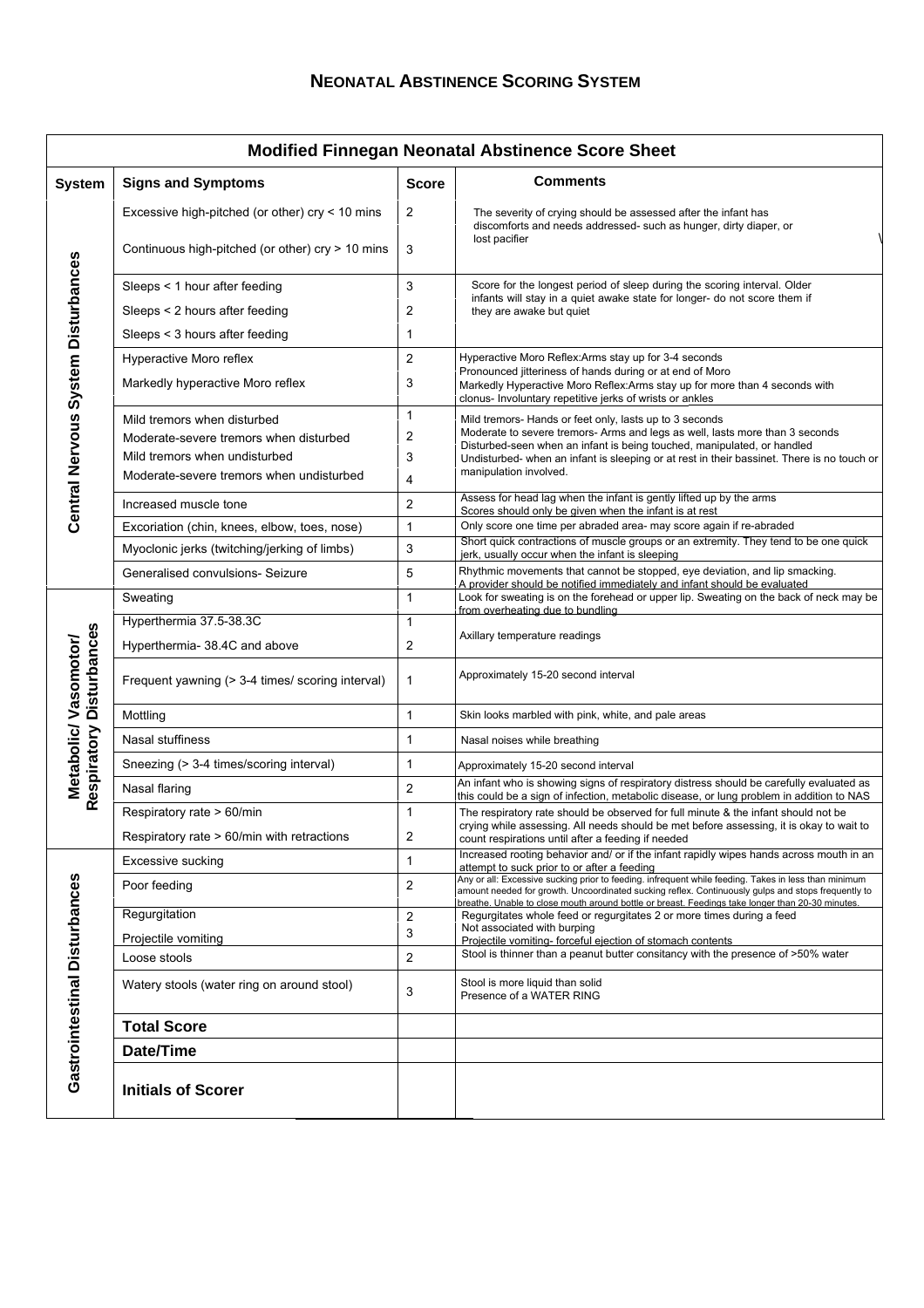## **NEONATAL ABSTINENCE SCORING SYSTEM**

The NAS score sheet lists 21 symptoms that are most frequently observed in opiate-exposed infants. Each symptom and its associated degree of severity are assigned a score and the total abstinence score is determined by totalling the score assigned to each symptom over the scoring period.

## **Key points**

- The first abstinence score should be recorded approximately within four after birth as needed (baseline score).
- Following the baseline score all infants should be scored at 3-4 hour intervals.
- Scoring is dynamic. All signs and symptoms observed during the scoring interval are included in the point-total for that period.
- Always score around feeding times, and do not wake an infant for scoring.
- Score the infant after all comfort measures have been met.